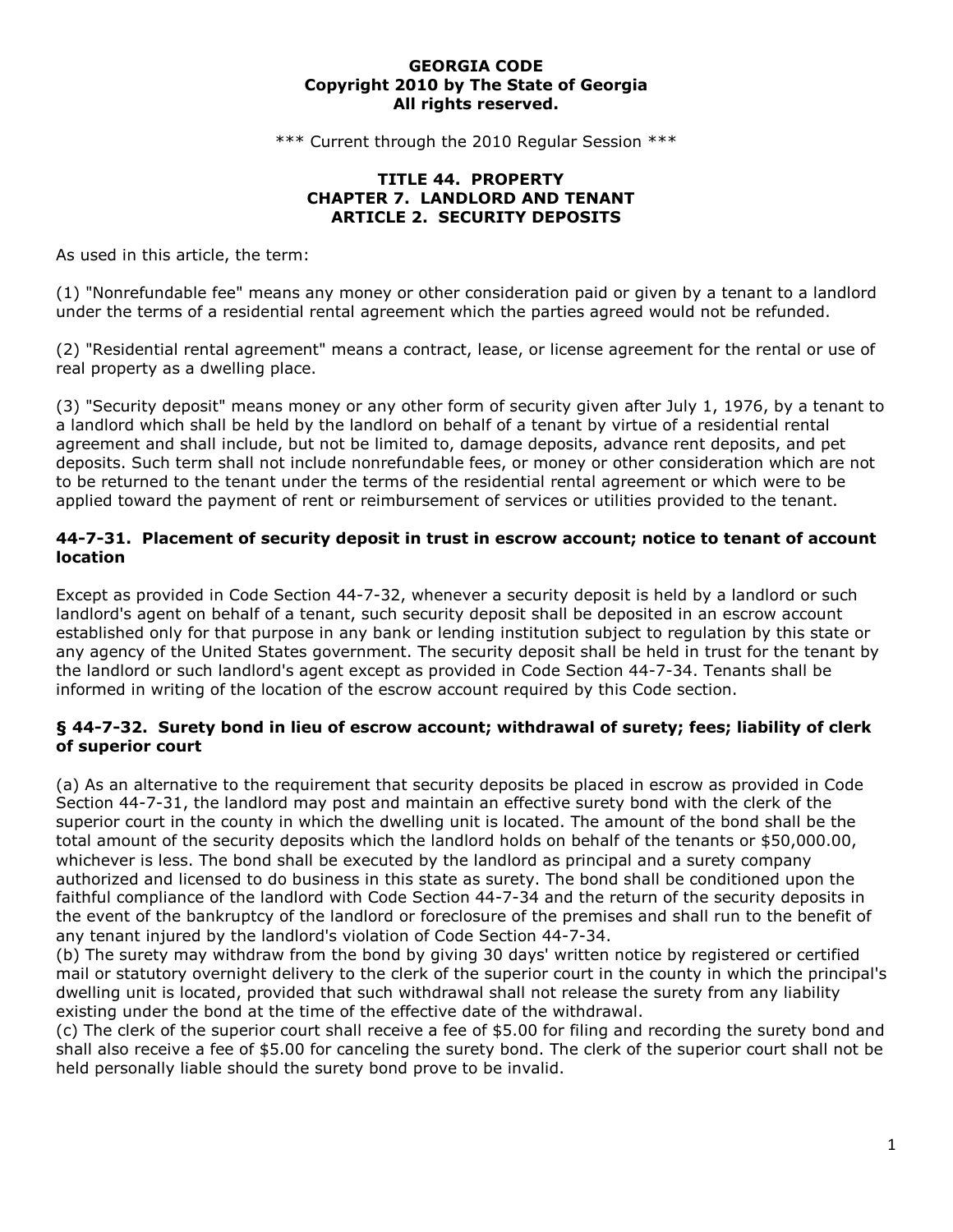## **§ 44-7-33. Lists of existing defects and of damages during tenancy; right of tenant to inspect and dissent; action to recover security deposit**

(a) Prior to tendering a security deposit, the tenant shall be presented with a comprehensive list of any existing damage to the premises, which list shall be for the tenant's permanent retention. The tenant shall have the right to inspect the premises to ascertain the accuracy of the list prior to taking occupancy. The landlord and the tenant shall sign the list and this shall be conclusive evidence of the accuracy of the list but shall not be conclusive as to latent defects. If the tenant refuses to sign the list, the tenant shall state specifically in writing the items on the list to which he dissents and shall sign such statement of dissent.

(b) Within three business days after the date of the termination of occupancy, the landlord or his agent shall inspect the premises and compile a comprehensive list of any damage done to the premises which is the basis for any charge against the security deposit and the estimated dollar value of such damage. The tenant shall have the right to inspect the premises within five business days after the termination of the occupancy in order to ascertain the accuracy of the list. The landlord and the tenant shall sign the list, and this shall be conclusive evidence of the accuracy of the list. If the tenant refuses to sign the list, he shall state specifically in writing the items on the list to which he dissents and shall sign such statement of dissent. If the tenant terminates occupancy without notifying the landlord, the landlord may make a final inspection within a reasonable time after discovering the termination of occupancy.

(c) A tenant who disputes the accuracy of the final damage list given pursuant to subsection (b) of this Code section may bring an action in any court of competent jurisdiction in this state to recover the portion of the security deposit which the tenant believes to be wrongfully withheld for damages to the premises. The tenant's claims shall be limited to those items to which the tenant specifically dissented in accordance with this Code section. If the tenant fails to sign a list or to dissent specifically in accordance with this Code section, the tenant shall not be entitled to recover the security deposit or any other damages under Code Section 44-7-35, provided that the lists required under this Code section contain written notice of the tenant's duty to sign or to dissent to the list.

## **§ 44-7-34. Return of security deposit; grounds for retention of part; delivery of statement and sum due to tenant; unclaimed deposit; court determination of disposition of deposit**

(a) Except as otherwise provided in this article, within one month after the termination of the residential lease or the surrender and acceptance of the premises, whichever occurs last, a landlord shall return to the tenant the full security deposit which was deposited with the landlord by the tenant. No security deposit shall be retained to cover ordinary wear and tear which occurred as a result of the use of the premises for the purposes for which the premises were intended, provided that there was no negligence, carelessness, accident, or abuse of the premises by the tenant or members of his household or their invitees or guests. In the event that actual cause exists for retaining any portion of the security deposit, the landlord shall provide the tenant with a written statement listing the exact reasons for the retention thereof. If the reason for retention is based on damages to the premises, such damages shall be listed as provided in Code Section 44-7-33. When the statement is delivered, it shall be accompanied by a payment of the difference between any sum deposited and the amount retained. The landlord shall be deemed to have complied with this Code section by mailing the statement and any payment required to the last known address of the tenant via first class mail. If the letter containing the payment is returned to the landlord undelivered and if the landlord is unable to locate the tenant after reasonable effort, the payment shall become the property of the landlord 90 days after the date the payment was mailed. Nothing in this Code section shall preclude the landlord from retaining the security deposit for nonpayment of rent or of fees for late payment, for abandonment of the premises, for nonpayment of utility charges, for repair work or cleaning contracted for by the tenant with third parties, for unpaid pet fees, or for actual damages caused by the tenant's breach, provided the landlord attempts to mitigate the actual damages.

(b) In any court action in which there is a determination that neither the landlord nor the tenant is entitled to all or a portion of a security deposit under this article, the judge or the jury, as the case may be, shall determine what would be an equitable disposition of the security deposit; and the judge shall order the security deposit paid in accordance with such disposition.